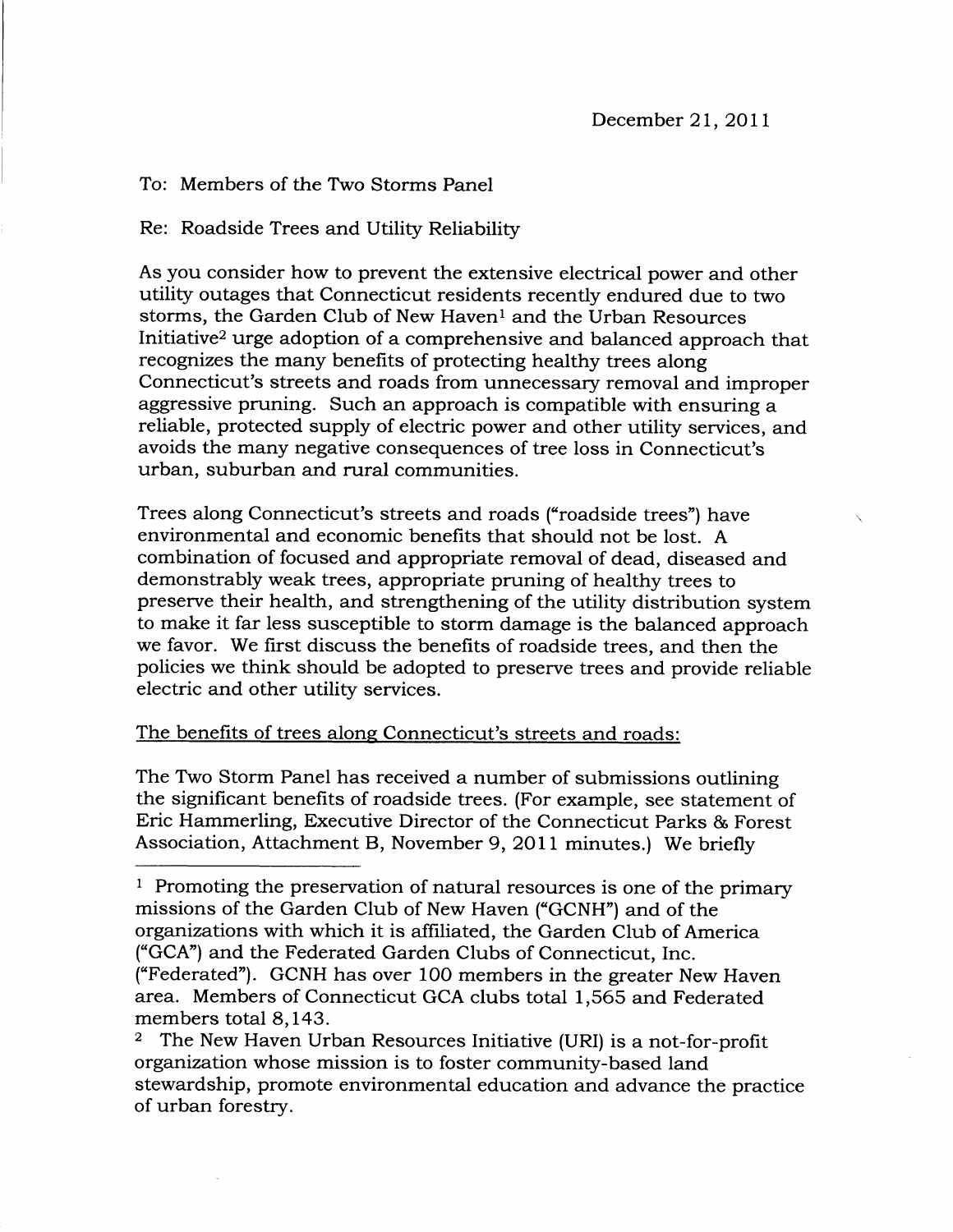discuss some of these benefits,<sup>3</sup> and describe calculations of the monetary value of street trees in the City of New Haven, City of Milford and Portland, Oregon.

Energy conservation: Roadside trees lower ambient air temperatures and wind speeds, reducing the need for both air conditioning and heating in buildings. Thus, wholesale removal of trees along streets and roads would result in higher energr costs for Connecticut's residents and businesses, contrary to the Governor's goal of achieving lower energy costs.<sup>4</sup>

Air quality improvement: Lowered energy use due to trees helps air quality by leading to fewer emissions of pollutants. In addition, air pollutants are filtered from the air by being deposited on trees.

Carbon dioxide reduction: All plants absorb carbon dioxide (the most important greenhouse gas contributing to climate change), transforming it into stored energy. The relatively long life of trees makes them important repositories of carbon dioxide, which is especially critical in urban areas that are significant sources of carbon dioxide from traffic and industry.

Stormwater runoff reduction: Roadside trees and other vegetation filter pollutants collected on roads and parking lots, protecting water quality. They also slow water flow, preventing erosion, help to protect streams and rivers from sediment, and prevent flooding. Fishing, oyster farming and tourism all benefit from such protection.

Aesthetic appeal increases property values: Trees along streets and roadways increase the aesthetic appeal of adjacent properties, positively impacting the property values of those properties. A part of that positive impact may be due to the increased appeal of the roadways for social and physical activity, and the feelings of well being generated by the roadside tree environment.

Adaptation to climate change: Street trees, as part of the urban forest, help cities cope with climate change. According to he United Nation's Food and Agriculture Organization (FAO) urban forests protect cities from strong winds and flooding and buffer them from hot weather,

<sup>3</sup> Suzanne Oversvee, Yale School of Forestry and Environmental Studies Master's Project, "Assessment of the Environmental Service Benefits of the City of New Haven's Street Tree Population," Spring, 2OO7, provides much the explanation of the first five benefits listed, at 4-7.

<sup>4</sup> Attachment E: DEEP Commissioner's Testimony to The Two Storm Panel Regarding Opportunities for Improved Storm Response and Potential Strategies for Improving Infrastructure Resiliency. Submitted by Commissioner Daniel C. Esty, Department of Energr and Environmental Protection, December 7, 2OI1 minutes at 3.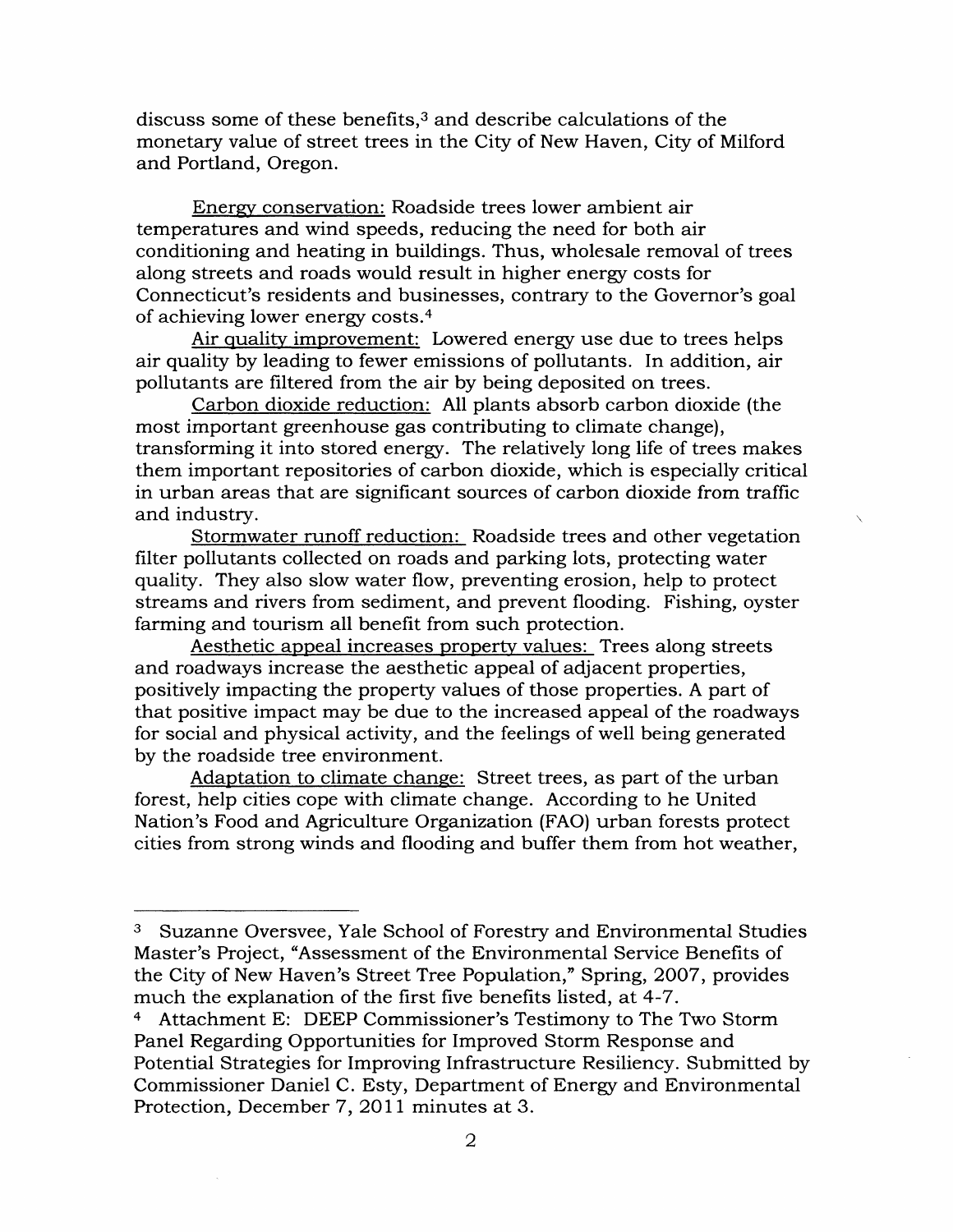mitigating the effects of and helping cities adapt to climate change.<sup>5</sup> Again, lower density towns also benefit.

Traffic calming for safer travel: Roadside trees are important to traffic calming and thus to travel safety. Tree-lined roads cause motorists to drive more slowly and carefully.

Applying the U.S. Forest Service STRATUM [Street Tree Resource Analysis Tool for Urban-Forest Managers] model to a citywide inventory of New Haven, Connecticut's street trees in 2OOO, the economic value of New Haven's street tree population was estimated to be \$4,O36,796, with the highest proportion of the value due to energy savings  $(\$1,699,820)$ and aesthetics/increased real estate value  $($1,556,403)$ . <sup>6</sup> The model does not include all the benefits listed above, focusing solely on energy conseryation, air quality improvement, carbon dioxide reduction, stormwater runoff reduction, and aesthetics (measured by increased real estate values).7 Milford, CT, using the same factors, calculated total benefits from its street trees of \$2,090,748. (See submission of Chris Donnelly, Urban Forestry Coordinator, CT DEEP Forestry, Attachment A November 18, 2011 minutes of Two Storm Panel.)

Portland, Oregon has measured the costs and benefits of its "urban canopy" and found that the city gets a \$3.80 return on every \$1 invested. It is initiating a tree asset management program that may lead to making its trees a bondable asset.8

## Policies that should be adopted:

(1) Require all power and other utility lines to be placed underground in new business and residential developments, where geographically feasible.

(2) Replace old and deteriorating power lines and poles with underground lines where geographically feasible, provided that the construction would not result in extensive damage to trees along the road or street in question.

(3) If undergrounding is not feasible, replace weak poles and thin wires with strong poles and wires that are less vulnerable to damage from

s "Cities on the frontline of global fight against climate change, UN officials warn," UN News Centre, October 3, 2011.

http://www.un.org/apps/news/story.asp?NewsID=39917

<sup>6</sup> Oversvee, at 18.

 $7$  Oversvee, at 10-11.

<sup>8</sup> http://www.cnt.org/news/2011/10/26/money-doesnt-grow-on-treesfor-now/ [Center for Neighborhood Technology, founded in 1978]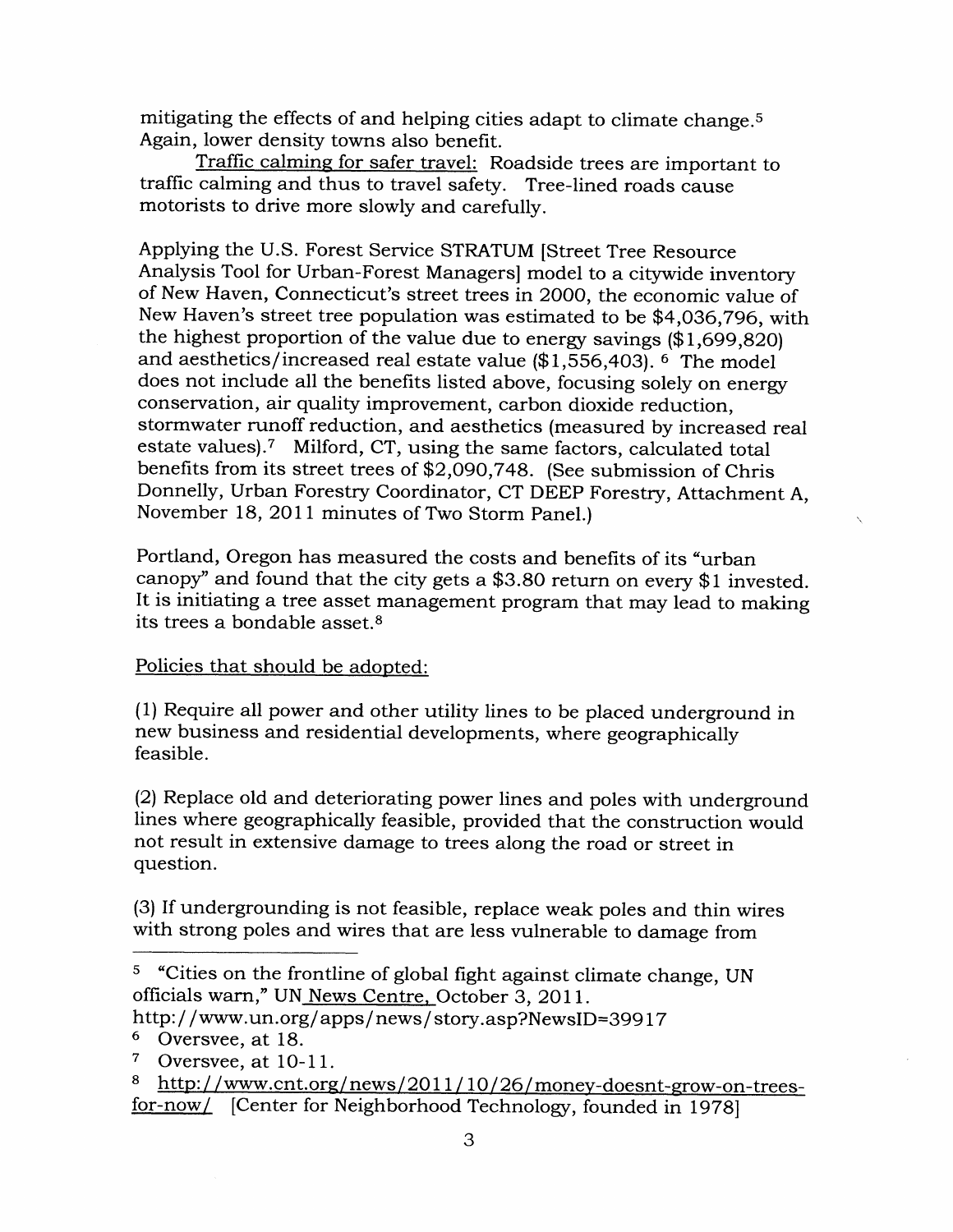falling branches or even trees. In his submission to the Two Storm Panel, the Director of Public Works in Manchester, CT, Mark Carlino, stated that there was substantially less damage in sections of town where CL&P had "hardened" the overhead power system than in areas with older construction. (Attachment F to Minutes of November 30, 2011 Two Storm Panel meeting.) In testimony to the Two Storm Panel on December 7, 2011, Erick S. Sonju, P.E., VP Power Delivery Planning & Design, Power Systems Engineering, Madison, Wisconsin, stated that New Hampshire Electric Cooperative had upgraded mainly to spacer cable "because of the tree issues" and that had increased power reliability. (December 7, 2011 minutes of the Two Storm Panel, at 1.)

(4) Require the electric utilities to remove unhealthy trees and prune trees appropriately both within their right-of-way and on the opposite side of the street or road that could cause an interruption of utility service. Many power outages occurred from trees falling across the roads to hit utility lines during both of the storms.

(5) Require that the tree warden survey roadside trees on a regular basis and promptly notify the appropriate utility of the need for removal or pruning of trees or vegetation in order to prevent damage to the utility's lines and poles. Such removal and pruning should continue to be done at the utility's expense, regardless of whether the tree is in the utility's right-of-way or across the road.

(6) The tree warden should continue to approve and supervise all removal and pruning of trees within each municipality. This will ensure that only unhealthy trees or trees that cannot be pruned to be compatible with utility lines will be removed. Proper pruning will lead to stronger, healthier trees, better able to withstand storms. (See http://hort.ufl.edu/woody/wind-research.shtml, a University of Florida study showing that pruning reduces damage to trees from I2O mph winds.) The Connecticut Tree Wardens Manual, 2nd edition, May, 2OOI sets forth pruning guidelines and states that rigid corridor distances should not be followed indiscriminately by pruning crews, recommending that consideration be given to the individual tree structure and species in order to leave strong limbs and branches.

(7) Property owners should be regularly informed by the tree warden and/or utility as to what trees are compatible with utility lines along the roadside so that any planting or replanting after tree removal follows the principle of "right tree for the right place." They should also be requested to alert the tree warden to trees that may require pruning or removal.

(8) Require that all tree wardens and their deputies be certified by the Tree Warden Association of Connecticut or be Connecticut licensed